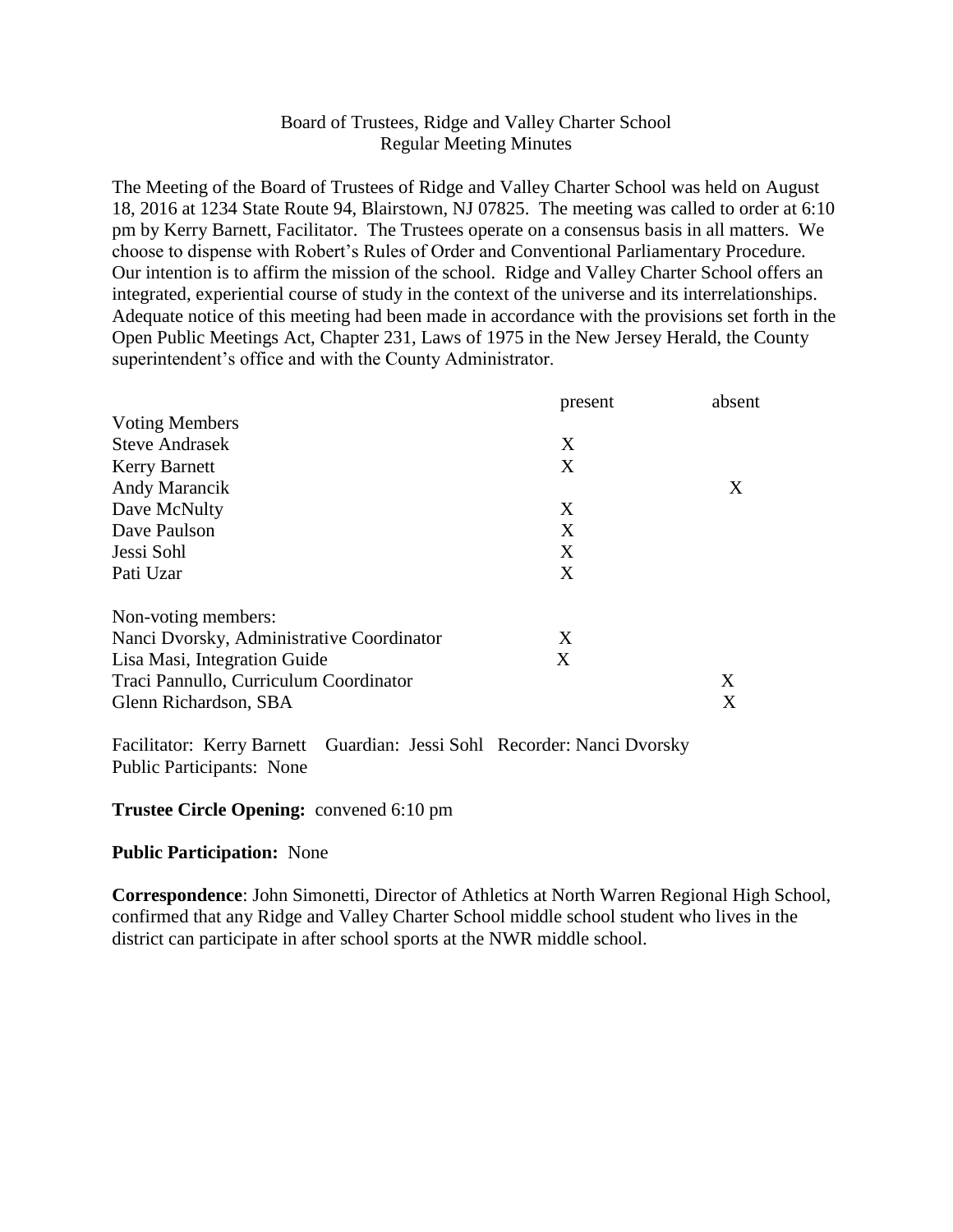### **Leadership Team Updates:**

**Integration Guide Report:** Lisa Masi reported that the she has been working on the 16-17 staff and student schedules, back to school family packets, the Refresh schedule, and classroom libraries. She worked with Julie Bunt, Director of the Charter School Office at the DOE, to provide a slide showing student work to be used in their  $20<sup>th</sup>$  Anniversary Celebration slide presentation of NJ charter schools. Lisa presented the Appalachian Trail Community application which she and Kasey Errico have been working on with other Blairstown community members.

# **Curriculum Coordinator Report:** No report

**Administrative Coordinator Report:** Nanci Dvorsky reported: She has been in communication with the Water System Operator regarding the mandatory testing for lead in the water supply. A communication was received from the NJ DOE stating that the lab test costs can be reimbursed. Enrollment for the 16-17 school year continues with the number of students currently at 126. Approval of the July 21, 2016 minutes. **Resolution 8.18.16.a** To approve payment of bills in the amount of \$68,069.81 which includes payroll. Approved unanimously. Nanci reported that the Ridge and Valley Charter School Comprehensive Equity Plan for 2016- 2019 has been approved by the Warren County Executive Superintendent, Rosalie Lamonte. **Resolution 8.18.16.c** To accept the Statement of Assurances for the 2015-2016 school year for the School Self-Assessment for Determining Grades under the Anti-Bullying Bill of Rights Act (ABR). Approved unanimously.

Nanci conducted the yearly HIB training for Trustees.

**Business Administrator Report:** Nanci Dvorsky reported: **Resolution 8.18.16.b** To approve the cash transfer from Fund 10 to Fund 20 in the amount of \$4431.78 to reimburse Fund 20 for monies posted to Fund 10 for the past two years. Approved unanimously.

### **Committee Reports**

### **Parent** No report

**Facilities** Painting of the classroom doors has been taking place over the summer and will be completed this fall.

**Finance** Steve Andrasek reported that the audit field work would be completed on Friday August 19<sup>th</sup>.

### **Communication** No report.